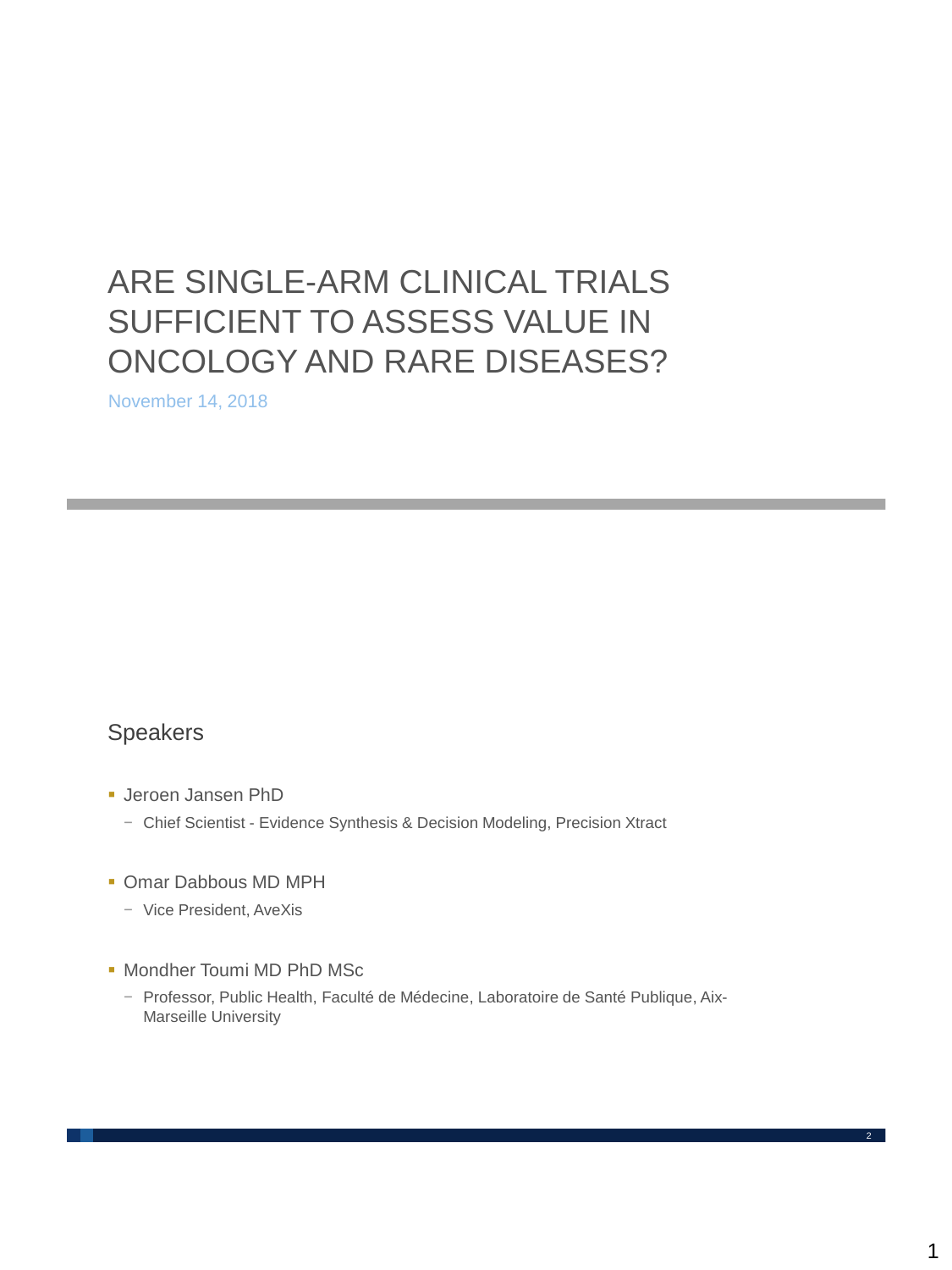## Poll question

- *There is an increase in regulatory approvals based on single arm trials, posing potential challenges for HTA. Should we wait for RCTs?*
	- − *No, single arm trials are sufficient to assess value*
	- − *Yes, without RCTs it is difficult to assess value*



Jeroen Jansen

November 14, 2018

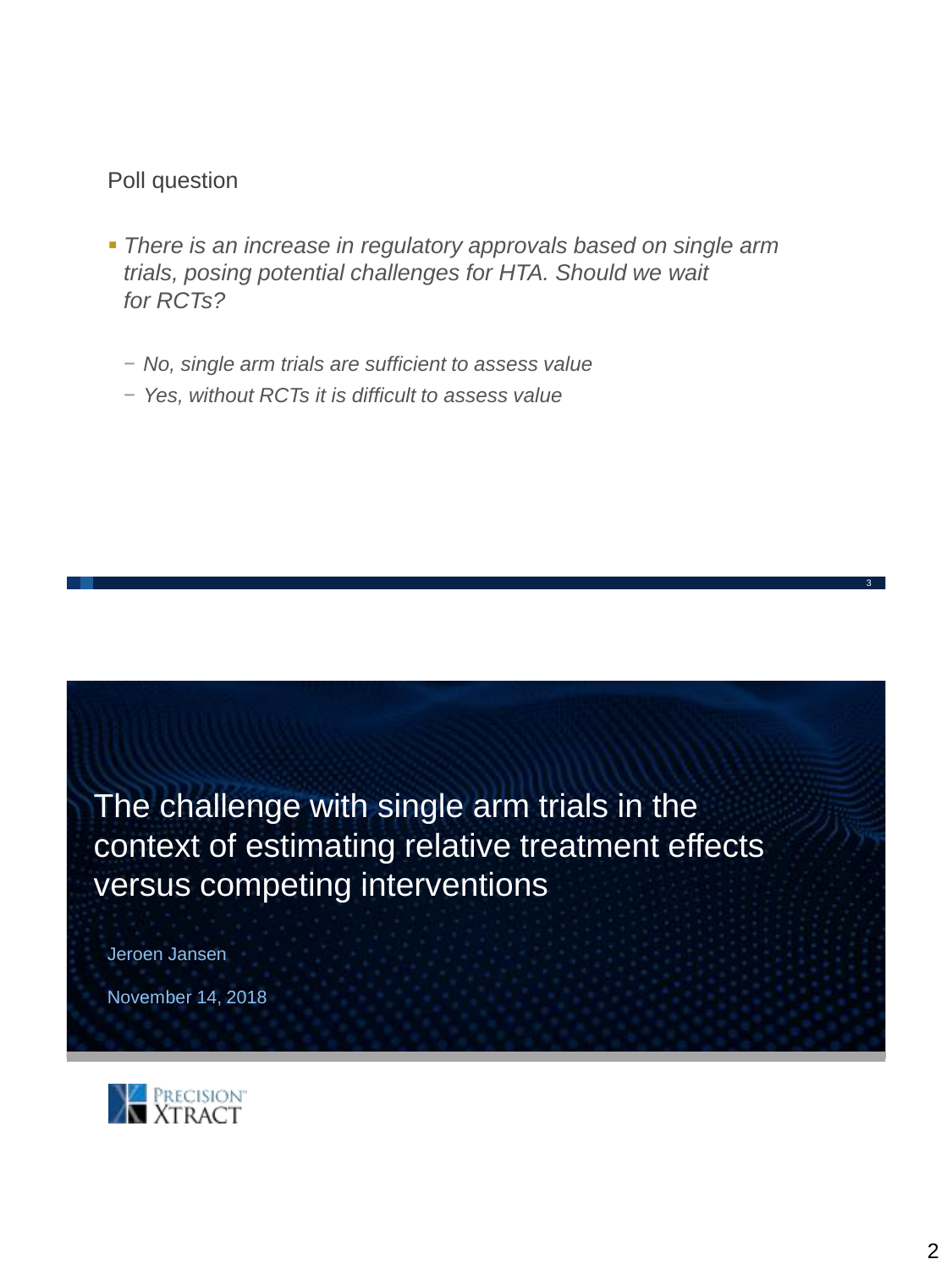Treatment effects and study effects



Network meta-analysis



**X**<br>**XTRACT**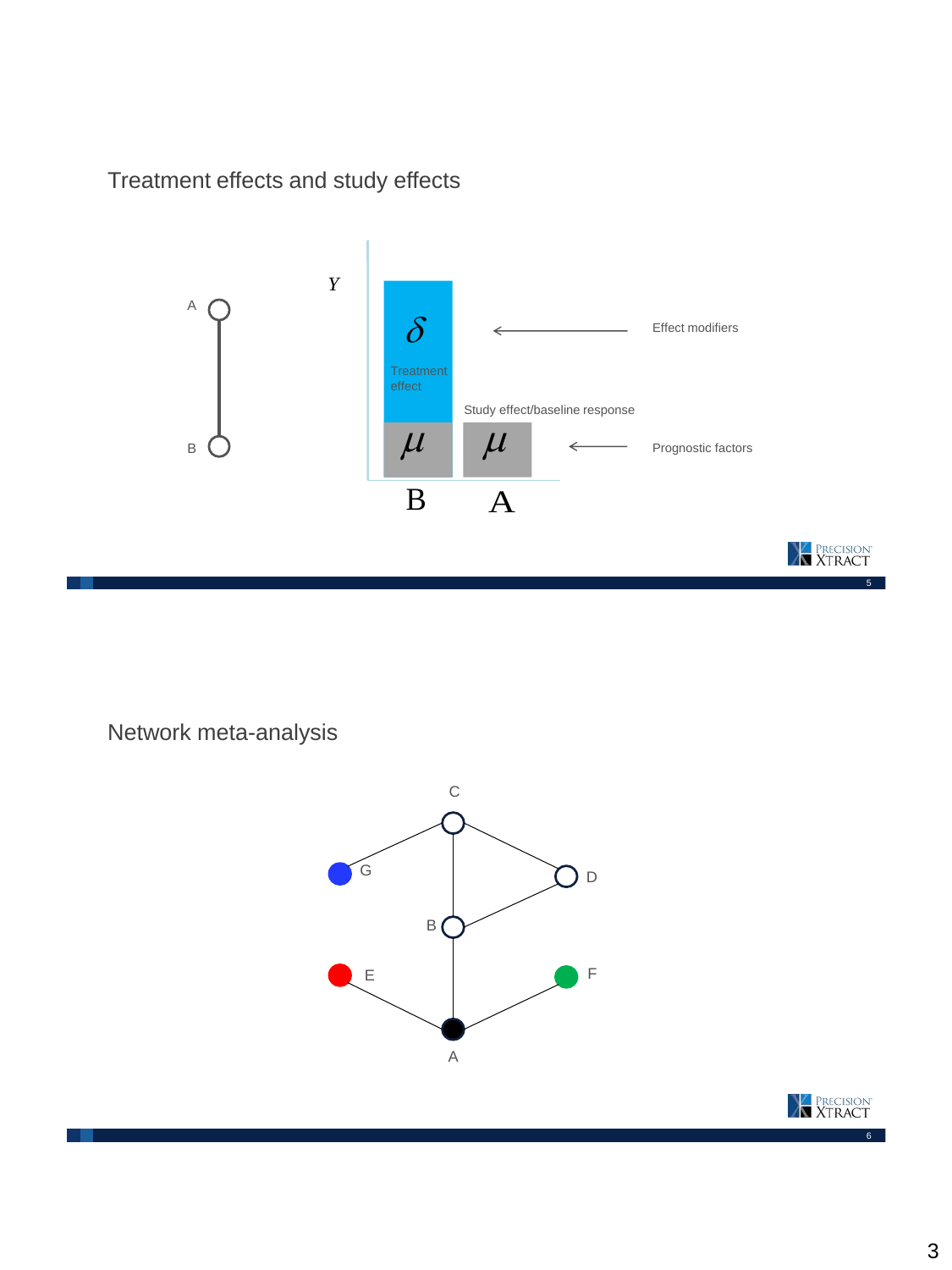



#### 4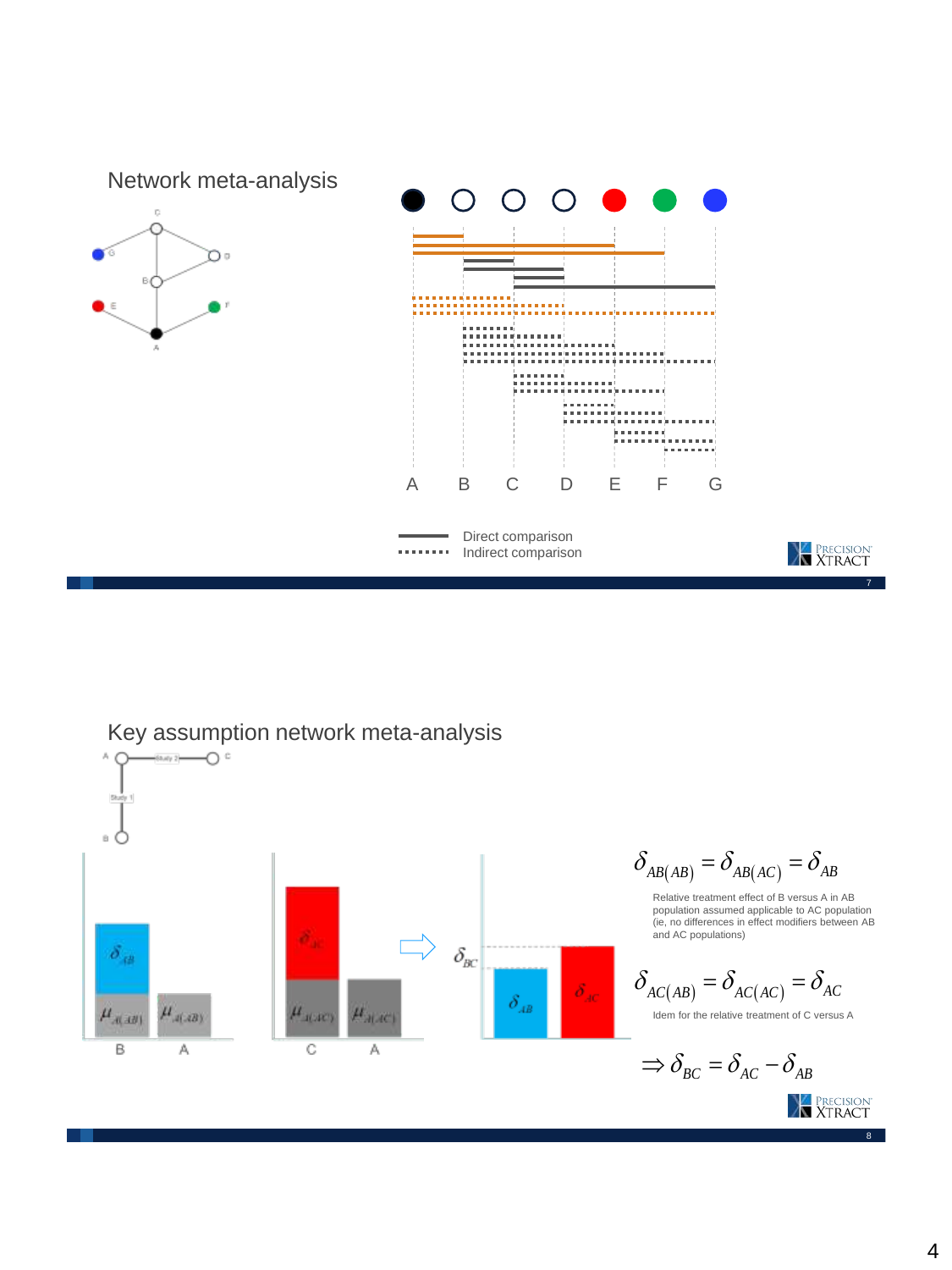## Common situations



When you have only study level data: "Aggregate level matching" – RCT and single-arm trial



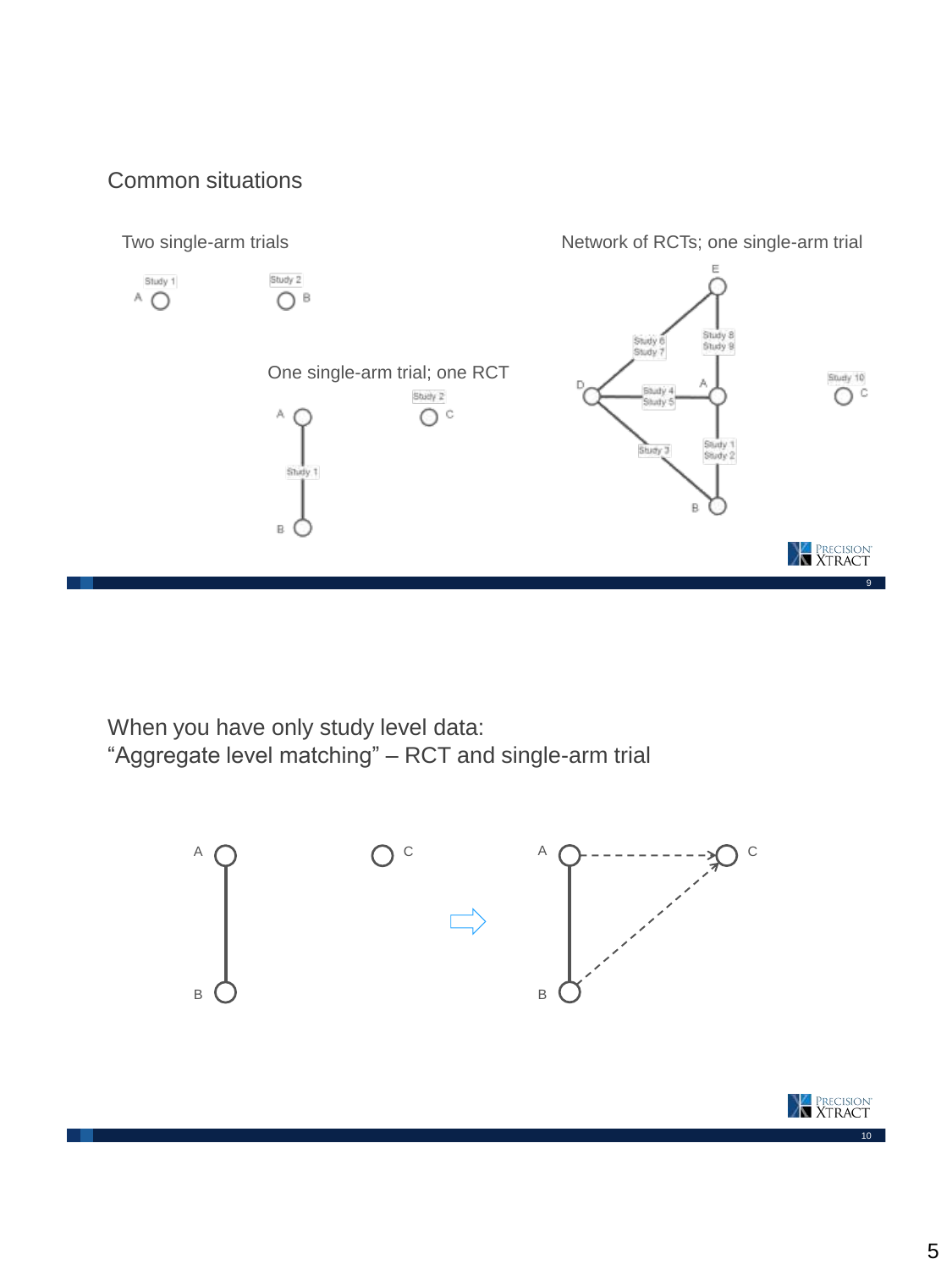



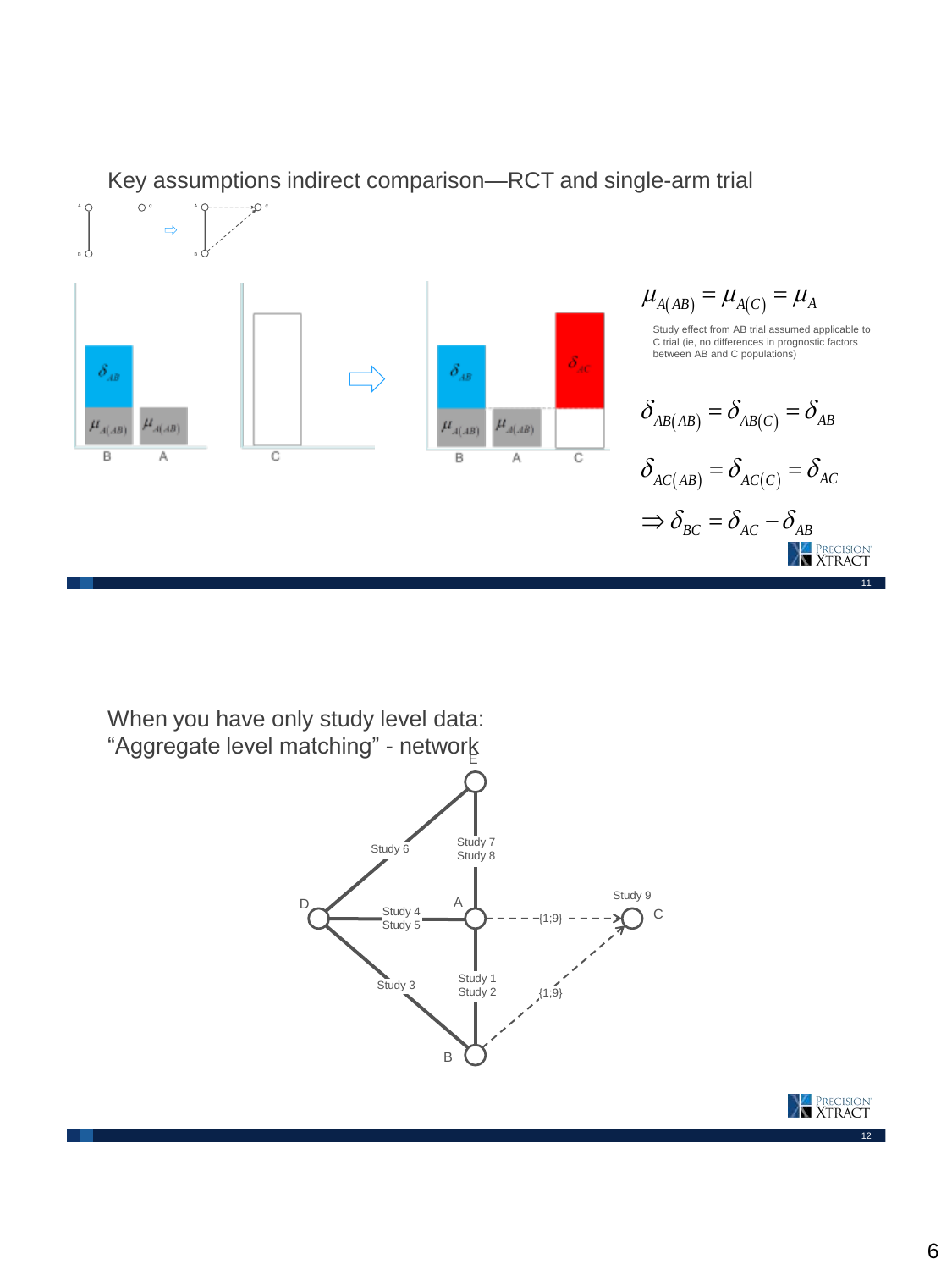When you have only study level data: "Reference prediction"



Exchangeable effects regarding reference treatment



13

**X**<br>**XTRACT**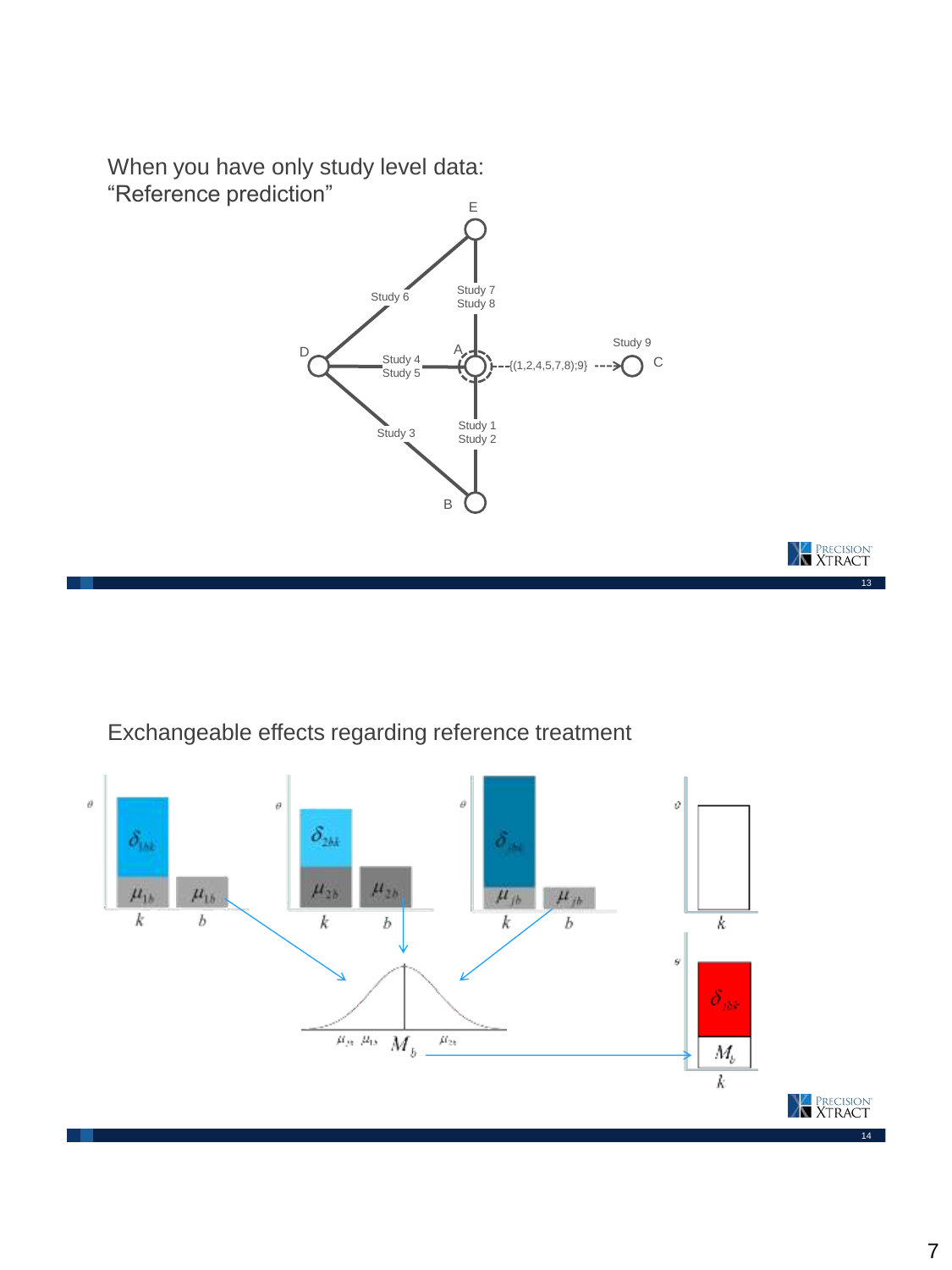When you have individual patient data: Population-Adjusted Indirect Comparison (2 Trials)



Population-Adjusted Indirect Comparison (2 Trials)

- **Propensity score-based methods (matched adjusted indirect comparison)**
- Outcome regression-based methods (simulated-treatment comparison)